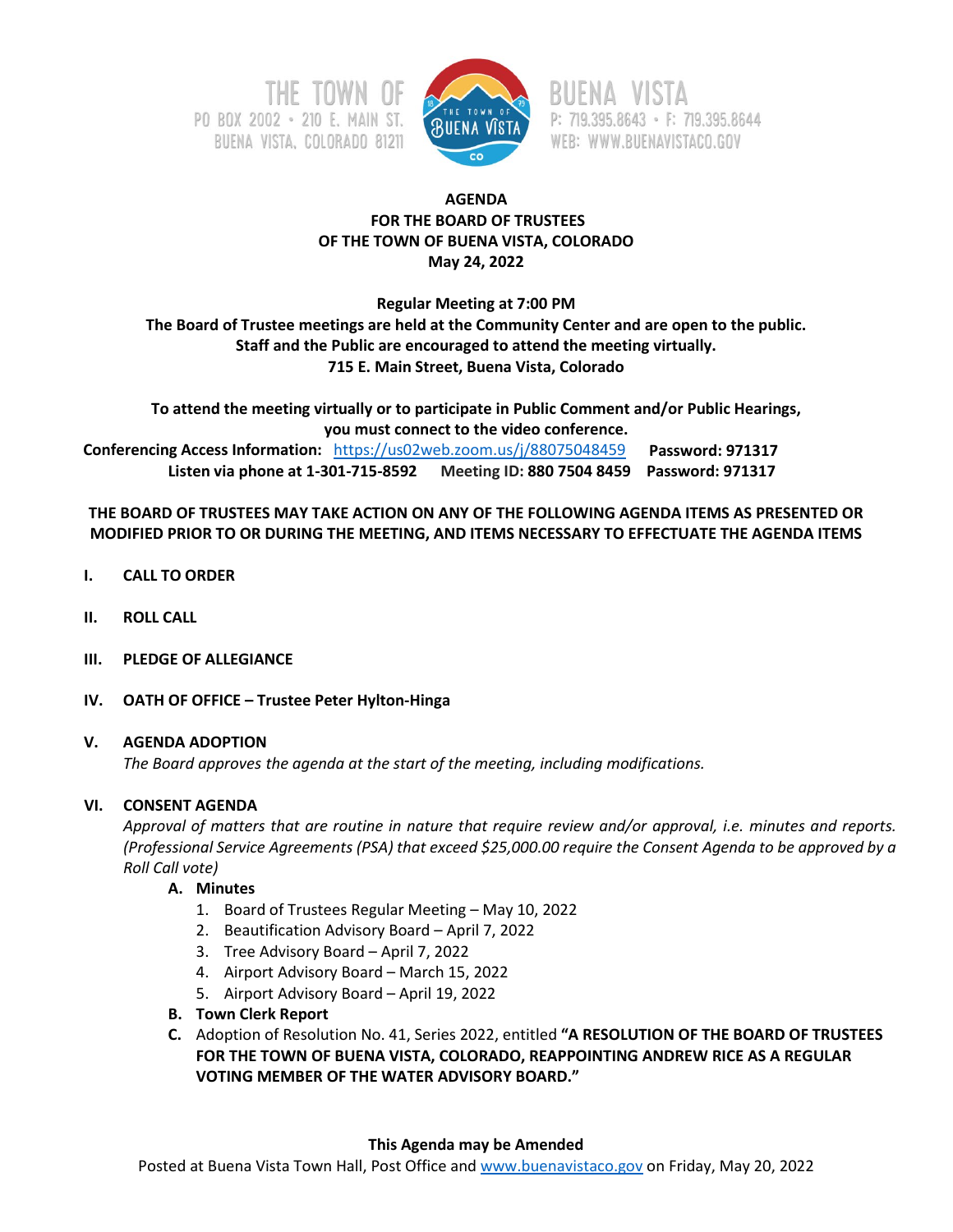**D.** Adoption of Resolution No. 42, Series 2022, entitled **"A RESOLUTION OF THE BOARD OF TRUSTEES FOR THE TOWN OF BUENA VISTA, COLORADO, APPROVING THE PUBLIC IMPROVEMENT AGREEMENT WITH BV BASECAMP LLC FOR THE PROPERTY KNOWN AS LOT 33, TOWN OF BUENA VISTA AMENDMENT NO. 1, BUENA VISTA, COLORADO"**

# **VII. PUBLIC COMMENT**

*Citizen participation where the public can sign up prior to the start of the meeting to speak during public comment. Three minutes for matters not on the agenda or for agenda items not scheduled for Public Hearing. Enter your name, address, and subject to be discussed in the Zoom Chat box, or when Mayor Fay asks for Public Comment, click the raise hand button in the webinar control panel, or by phone press \*9, and the meeting host will prompt you to unmute when it is your turn to speak. Or you may email the information to [bvclerk@buenavistaco.gov.](mailto:bvclerk@buenavistaco.gov) Neither Town Board nor Town staff should be expected to respond to matters raised in the Public Comment segment of Board meetings. Nevertheless, Board members will always retain the right to ask questions of the speaker and respond then or later to remarks made by any citizen. Comments made in the Zoom Chatbox will not be discussed or included in the minutes.*

## **VIII. BUSINESS ITEMS**

**A. Public Hearing – Deerhammer Distilling Company – Distillery Pub License**

*The Board will consider approving a Distillery Pub License for the Deerhammer Distilling Company LLC. (Estimated time – 15 minutes)*

# **B. Chaffee County Continuum of Care (CoC) Becky Gray**

*Becky Gray, Director of Chaffee Housing Authority, will explain the Continuum of Care (CoC) and why it is important for Chaffee County. (Estimated time – 10 minutes)*

# **C. Envision Chaffee County and Forest Health Council**

*Update from Envision Chaffee County and Forest Health Council regarding Wildfire Mitigation Efforts around Buena Vista including the Town's Water Supply. (Estimated time – 20 minutes)*

**D. Public Hearing – Water Treatment Plant Expansion Project Public Needs and Environmental Assessments**

*JVA Consulting Engineers will present an update on the water treatment plant improvements. (Estimated time – 10 minutes)*

# **E. Public Hearing – Amending Sections of the Buena Vista Municipal Code**

*The Board will consider amending sections of the Municipal Code.*

*(Estimated time – 30 minutes)*

Should the Board of Trustees approve the adoption of Ordinance No. 14, Series 2022, entitled,

**"AN ORDINANCE AMENDING CHAPTERS 16 AND 17 OF THE TOWN OF BUENA VISTA MUNICIPAL CODE CONCERNING DEDICATIONS AND FEES IN LIEU OF DEDICATION FOR THE SCHOOL DISTRICT"**

Should the Board of Trustees approve the adoption of Resolution No. 43, Series 2022, entitled,

**"A RESOLUTION APPROVING THE TOWN OF BUENA VISTA ENTERING INTO AN**

**INTERGOVERNTMENTAL AGREEMENT CONCERNING FAIR CONTRIBUTIONS FOR PUBLIC SCHOOL SITES AMONG THE CITY OF SALIDA, THE TOWN OF BUENA VISTA, THE TOWN OF PONCHA SPRINGS, CHAFFEE COUNTY, THE SALIDA SCHOOL DISTRICT R-32-J AND THE BUENA VISTA SCHOOL DISTRICT R-31"** Should the Board of Trustees approve the adoption of Ordinance No. 15, Series 2022, entitled,

## **This Agenda may be Amended**